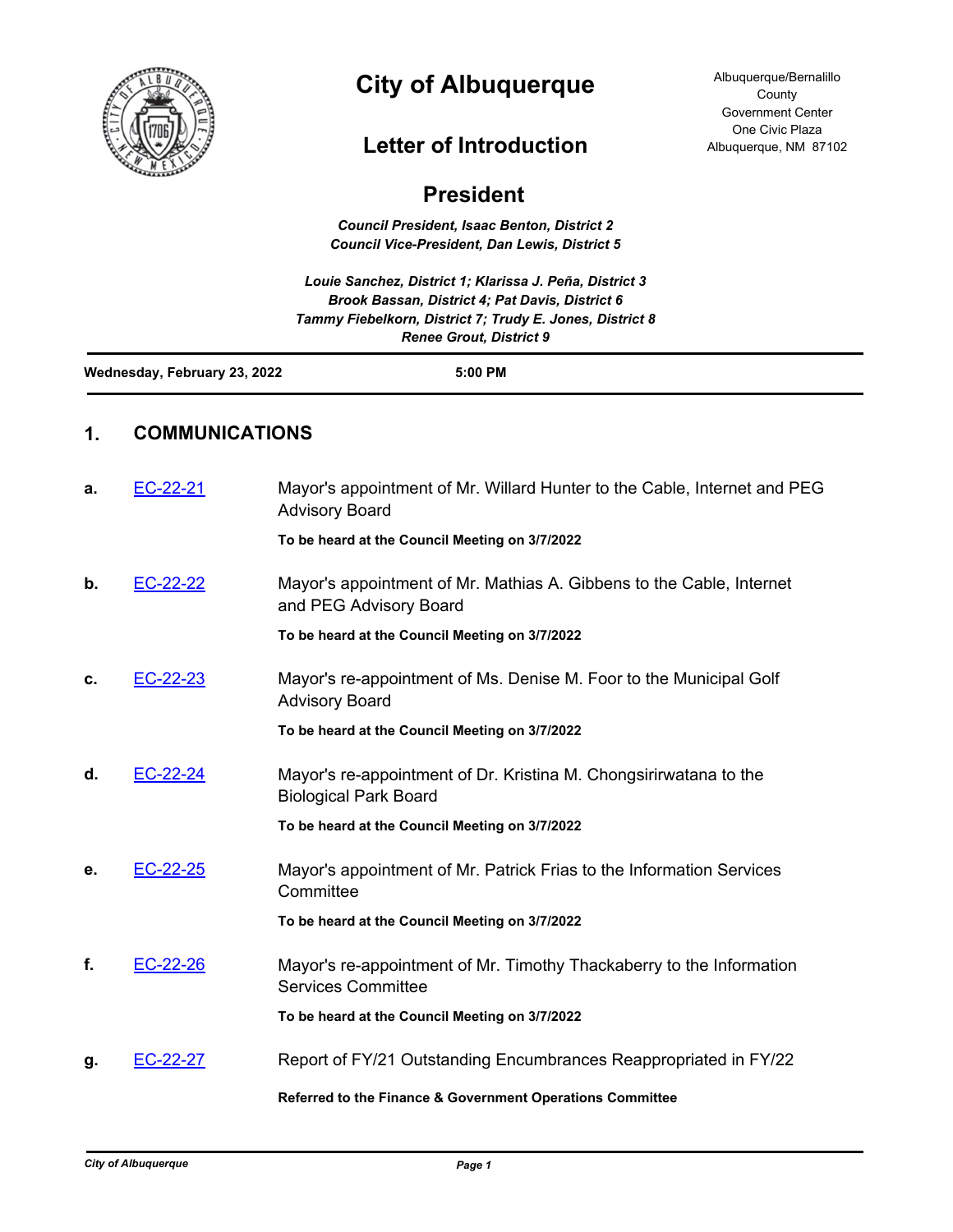| <b>President</b> |                | <b>Letter of Introduction</b>                                                                                   | <b>February 23, 2022</b> |
|------------------|----------------|-----------------------------------------------------------------------------------------------------------------|--------------------------|
| h.               | EC-22-28       | Sunport 2 Hangar Lease and Agreement between the City of<br>Albuquerque and Eclipse Aerospace, Inc.             |                          |
|                  |                | Referred to the Finance & Government Operations Committee                                                       |                          |
| i.               | EC-22-29       | Sunport 3 Hangar Lease and Agreement between the City of<br>Albuquerque and Eclipse Aerospace, Inc.             |                          |
|                  |                | Referred to the Finance & Government Operations Committee                                                       |                          |
| j.               | EC-22-30       | Sunport 4 Hangar Lease and Agreement between the City of<br>Albuquerque and Eclipse Aerospace, Inc.             |                          |
|                  |                | Referred to the Finance & Government Operations Committee                                                       |                          |
| k.               | EC-22-31       | Declaring Sioux Street, Albuquerque, NM 87107 Not Essential for<br><b>Municipal Purposes</b>                    |                          |
|                  |                | Referred to the Finance & Government Operations Committee                                                       |                          |
| L.               | EC-22-32       | Approval of FY21 Audit                                                                                          |                          |
|                  |                | Referred to the Finance & Government Operations Committee                                                       |                          |
| m.               | EC-22-33       | Mayor's appointment of Mr. Manuel J. Baca Sr. to the Americans with<br><b>Disabilities Act Advisory Council</b> |                          |
|                  |                | To be heard at the Council Meeting on 3/7/2022                                                                  |                          |
| n.               | OC-22-2        | Reappointment of Ms. Patricia French to the Civilian Police Oversight<br><b>Agency Board</b>                    |                          |
|                  |                | To be heard at the Council Meeting on 3/7/2022                                                                  |                          |
| ο.               | <b>OC-22-3</b> | Reappointment of Mr. Michael Wartell to the Civilian Police Oversight<br><b>Agency Board</b>                    |                          |
|                  |                | To be heard at the Council Meeting on 3/7/2022                                                                  |                          |

## **2. INTRODUCTIONS**

**p.** [O-22-10](http://cabq.legistar.com/gateway.aspx?m=l&id=/matter.aspx?key=12818) Adopting Citywide Text Amendments To The Integrated Development Ordinance §14-16 For The 2021 IDO Annual Update; And Adopting Text Amendments For A Small Mapped Area, The Old Town Historic Protection Overlay Zone (HPO-5) (Benton and Jones, by request)

**Referred to the Land Use, Planning, and Zoning Committee**

**q. [O-22-11](http://cabq.legistar.com/gateway.aspx?m=l&id=/matter.aspx?key=12819)** Authorizing The Issuance And Sale Of (I) City Of Albuquerque, New Mexico General Obligation Bonds In Three Series In A Collective Par Amount Not To Exceed \$105,700,000, Consisting Of \$76,395,000